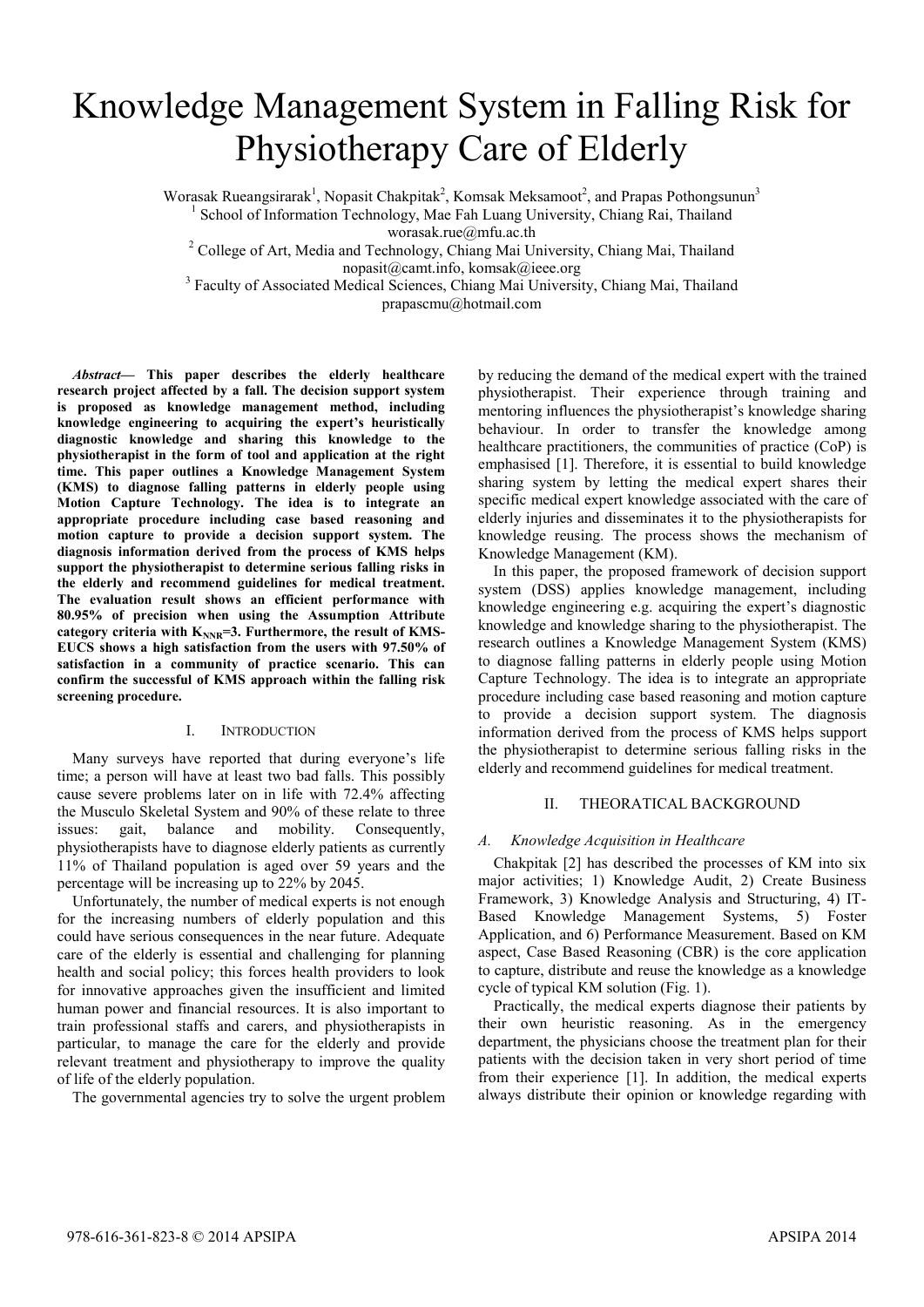the theory rather than their heuristic knowledge and they often leave and take the knowledge and skills with them. This heuristic knowledge is often classified as tacit knowledge which is the knowledge and skill that is hard to describe e.g. experience and native talent [4]. Therefore, it is difficult to elicit the knowledge and disseminate to the physiotherapist. To avoid this issue, the knowledge acquisition is focused. Knowledge acquisition process is the important step in Knowledge Management System (KMS) development [5]. It transforms the experts' tacit knowledge to be the explicit knowledge by using manual methods such as interviewing, tracking the reasoning process, and observing documented and undocumented knowledge [4]. In other words, it is the process to find 'what' and 'how' the knowledge is used. The explicit knowledge is written down and stored into the KMS, then is applied to teach to others. Hence this paper aims to assist physiotherapist in monitoring the elderly and providing a rehabilitation programme relevant to their injuries trough the KMS.



Fig. 1 KM cycle [3]

#### *B. Knowledge Management System through Case-Based Reasoning*

In order to use the acquired knowledge stored in the KMS, there is a need of intelligence tools to retrieve the right knowledge for supporting the physiotherapist. This tool must be included in the KMS for representing the expert's explicit knowledge to the physiotherapist. This signifies the concept of knowledge representation with the need of retrieval function through the existing system. In this study, the advantage of similarity relation in CBR is used to represent the knowledge from the system in order to disseminate a useful practice to the physiotherapist.

Many researchers have claimed that CBR is the best KMS mechanism which develops more easily than rule-based or model-based approaches where theory is the primary guide to problem solving and their solutions are not easily reusable [6]. The cycle of CBR, including retrieve process, reuse process, revise process and retain process, is obviously correlated with the knowledge cycle. Therefore, the strong association of these two cycles can describe an approach of CBR for developing of a knowledge management system [7]. There are a number of research activities that illustrated a relationship of CBR and KM. In 1999, the Association for the Advancement of Artificial Intelligence (AAAI), formerly the American Association for Artificial Intelligence, started establishing the CBR and KM-related event that was focusing on the requirement of CBR to make an effective contribution for KM. After that, the AAAI continued to annually organize the event. In Germany, the committee of German Workshop on CBR had named their CBR workshop as "German Workshop on Experience Management" since 2001.

Furthermore, the relationship between CBR and KM is also evidenced in a plenty of publications and books. In an earlier decade, Gronau and Laskowski [8] tried to integrate the CBR component into the KM systems. At that time the KM system worked as knowledge discovery services, an Information Retrieval (IR) approach. Therefore, the CBR could extended the performance of the KMS by taking a user's search query as a case for CBR process. Another research that stated the relation of KM and CBR was trying to view the KM as a CBR application [9]. In this research, they described the same principal goals of KM and CBR which are capturing and reusing of the experience or knowledge and also described the less emphasis of CBR in KM about knowledge creation and sharing. Then, they synchronized these KM and CBR frameworks within the DSS approach by proposing a Casebased KM process. This process promoted the KM as a solution for DSS and CBR as the best DSS framework for KM. Similarly, Watson [3] demonstrated that CBR was a suited methodology for KM system by matching CBR process with the KM cycle indicated by Boisot [10], see Fig. 2.



Fig. 2 The CBR cycle supporting Knowledge Management [3]

In this diagram, CBR is matched KM's requirement for; acquisition (revision and retention), analysis (refinement), preservation (retention) and use of knowledge (retrieval, reuse and revision). In recent years, the domain of KM/CBR relationship has been expanding to a multidiscipline research. Mansar, Marir and Reijers [6] used CBR as a KM technique for supporting knowledge transfer strategies in business process reengineering consultancy. They designed a KMS framework and demonstrated through knowledge acquisition and knowledge representation. This system will be used to provide tool that supports knowledge creation, sharing and transfer mechanisms for the consultancy firms or any organization. Bergmann and Schaaf [11] addressed the relations between ontology-based knowledge management (OBKM) and Structural Cased-based Reasoning (SCBR) by showing a strong relationship of both approaches which respect to technological and methodological issues. Their strong relationship introduce similarity model to become part of the future extension to knowledge representation standards.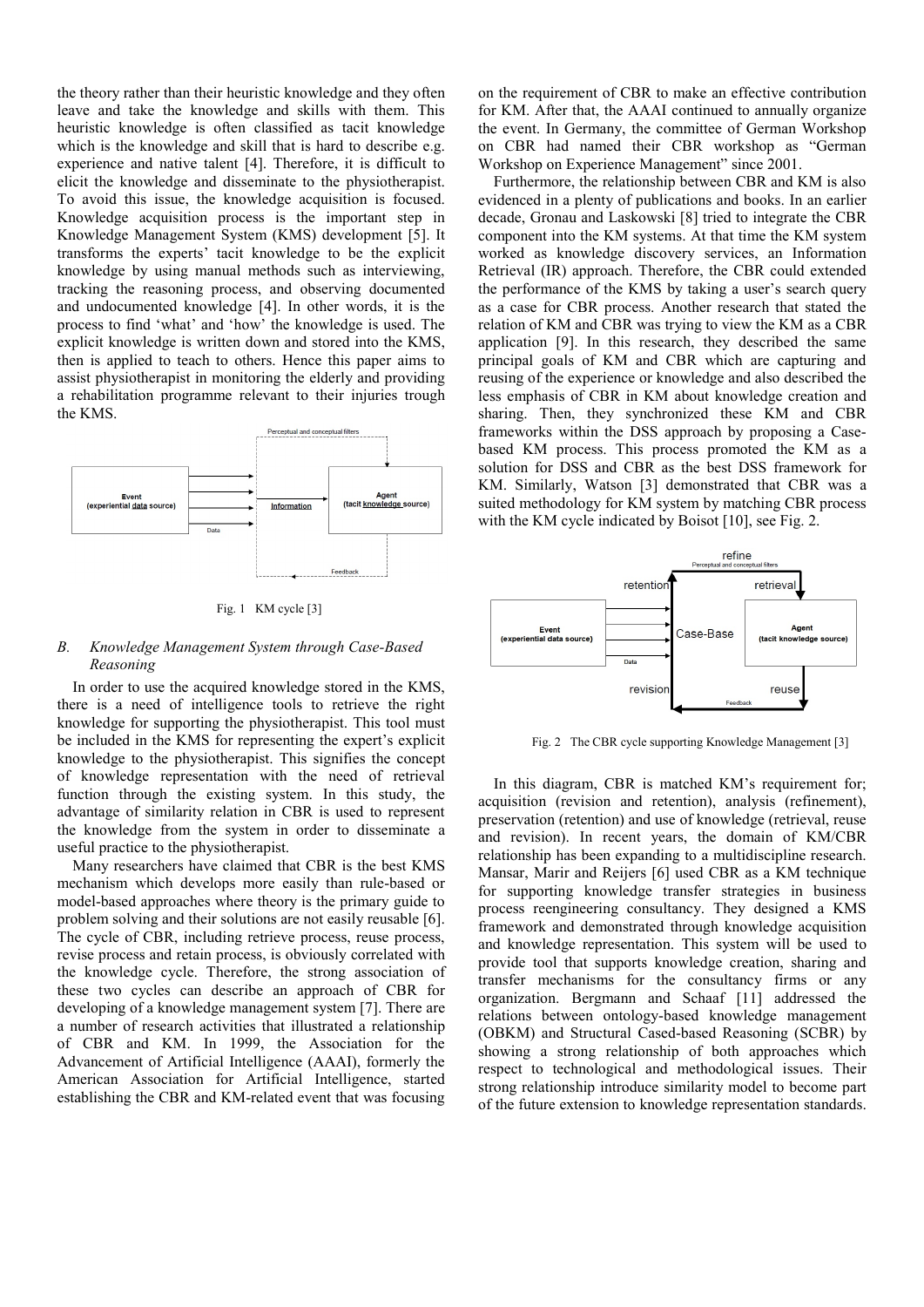CBRKM system structure was proposed to support KM activity in industry, by Wang and Hsu [12]. They used this Web-based CBR model to implement a PC troubleshooting KMS for sharing troubleshooting experience of the engineers. Althoff and Weber [7] developed two core KM approach to manage an experience by applying the CBR framework as a foundation of an organizational systems.

Watson [13, 14] described relation of KM and CBR within the books by presenting a corporate memory from CBR perspective and its application. In Bergmann's book, "Experience Management: Foundations, Development Methodology, and Internet-Based Applications", all aspects of CBR application were shown as an example of experience management [15].

Building KMS for sharing the tacit knowledge of the medical experts facilitates the clinical communities of practice (CoP) and avoid disruption in knowledge sharing among the formalization networks. However, healthcare organizations have begun to lose this valuable knowledge as the experts are often retired. This affects the loss of valuable knowledge and personal skills. Besides that, the medical experts are the academicians who always distribute their opinions or knowledge regarding with the theory rather than their heuristic knowledge. As a result, it is difficult to elicit the knowledge and disseminate to the physiotherapist as their culture wherein senior practitioners take an active role in guiding less experienced practitioners [1].

To solve this problem, the development of KMS including DSS approach is required. Generally, KMS involve the procedure of create, capture, refine, store, manage and disseminate knowledge. As mentioned above, the main problem of medical experts in healthcare organization is the knowledge acquisition phase; knowledge creation and caption which are the procedure in KMS development.

## III. DELIVERING OF PHYSIOTHERAPY CARE FOR ELDERLY USING KNOWLEDGE MANAGEMENT SYSTEM

There are increasing research activities and governmental strategies addressing the challenging health care issues associated with the aging population. The demands associated with their health care impose a substantial financial and social burden on economies as a whole, because the elderly require more medical care than younger people. This paper focuses on the health care issues of the elderly in Thailand.

 Given the change in population profile a greater demand in the number of physiotherapists is needed to support the health care needs of this expanding sector of the population. Whilst various governmental agencies are addressing this problem through training and curriculum reform the current demand for physiotherapists outstrips current supply. Consequently there is a need to develop innovative approaches to train as well as to support the physiotherapist community in providing the relevant health care for the elderly.

Physiotherapists are often required to help patients who are recovering from orthopaedic surgery. Nowadays, visual analysis of human motion is one of the most active research topics in computer vision. The detection, tracking and recognition of the movements are involved in a number of researches toward the development of visual analysis systems in order to help the clinicians and their patients. In this paper, DSS and CBR have been included in order to support physiotherapists by understanding of human behaviours from image sequences, since AI techniques are necessary in this domain.

By using the Motion Analysis System, physiotherapist could monitor and analyse the movement of the elderly, where all the motion data were collected. These participants were asked to walk along naturally to capture different values from the motion capture system. This system generated a positional data of each elderly person, which was then imported into the KMS in order to calculate the biomechanical parameter regarding the explicit knowledge by the medical experts. In the meantime, the participants were also asked to fill-in the questionnaire. The idea was to gather the participants' daily living activities (behavioural data). The data collected from returned questionnaires were analysed, summarized and stored in the KMS in order to acquire the behavioural parameters of the elderly.

In practice, the doctors, who were the medical experts, diagnose their patients by their own heuristic reasoning. In terms of computing, each medical reasoning procedure was regarded as an independent knowledge problem solving matter; in which some useful results were recorded in databases [16]. Using the database and other reasoning procedures can update their characteristics including their weight coefficient which is used as a basis of the KMS. This KMS is applied in the updated characteristics as the solution to solve a new similar problem using the application of CBR [17]. Hence, the subsequent risk level assessment, the patient's medical record and the recommended expert treatment can then be stored in a CBR system providing the physiotherapists with expert help. Typically during consultation the physiotherapist carry out a set of analyses regarding the profile and state of the physical state of the patients, their motion data and activities are then entered in the form of a query into the CBR in order to retrieve the recommended rehabilitation programme. As Tan, Li, and Liu [18] explained that this approach was very powerful as it could empower care providers and allowed the sharing of knowledge among the medical team. Such an integrated system could also be used to improve the knowledge acquisition process by recommending guidelines for knowledge based medical treatment and provide a valuable learning environment for physiotherapists where the knowledge sharing and reuse could be achieved.

## IV. KNOWLEDGE CAPTURE FROM MEDICAL EXPERT

The knowledge management system makes use of three main knowledge sources: (i) the motion data collected from the elderly sample population which are Thirty-five elderly people, (mostly female) with ages ranging between 61 and 91, living in dwelling communities and nursing homes in Chiang Mai participates in this study, (ii) the risk levels extracted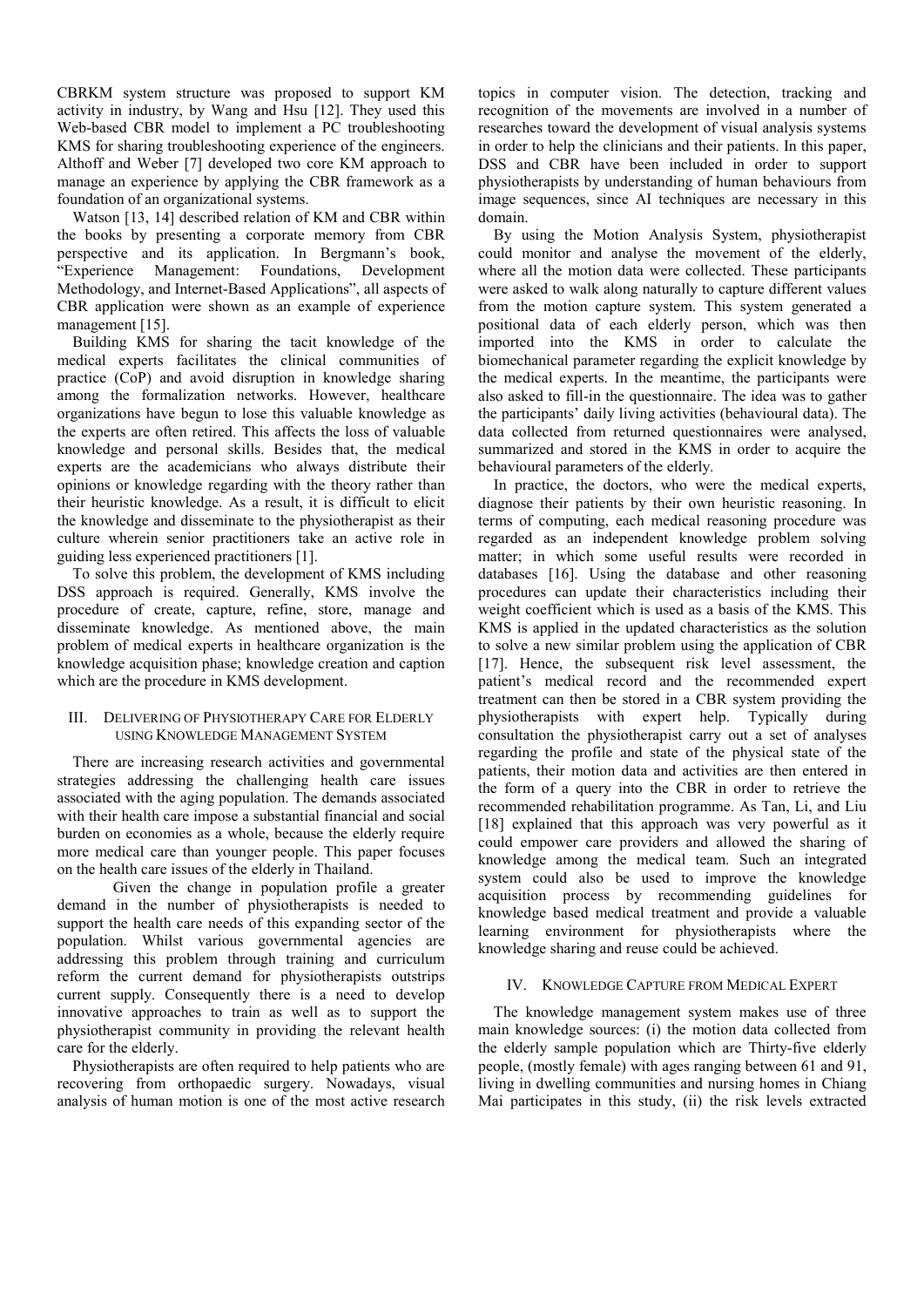from Risk Assessment Matrix [19], and (iii) the knowledge elicited from medical experts in the biomechanical domain (see Fig. 3).



Fig. 3 Three main knowledge sources used in the proposed system.

 The knowledge that elicited from the medical experts during his diagnosis using protocol analysis is involving biomechanical, behavioural and profile data used in expert demonstration, will be yielding 38 significant process variables of the KMS for each participant (Table I).

 Typically during consultation the physiotherapist will carry out a set of analyses regarding the profile and state of the physical state of the patient, their motion data and activities are entered in the form of a query into the CBR in order to retrieve the recommended rehabilitation programme. A description of the interaction between the CBR components and the physiotherapist and the medical expert is described in Fig. 4.

 The treatment elicited from the medical experts provides the physiotherapist with a diagnosis and a set of exercises to be carried out by the patients with their help. A typical description of the recommended rehabilitation programme is shown in Table II. When the new problems encountered by the physiotherapist, cannot be resolved or adapted by the CBR, the information will be compiled and sent to the experts for further review and later included into the library of cases.

## V. EXPERIMENTAL RESULT

To retrieve a previous case which is most similar to the new problem from the database, the case based reasoning uses the Nearest Neighbour Retrieval (NNR) to measure the similarity between a target case and a source case [21]. The NNR is a simple technique which has the lowest sensitive to a missing case feature [13]. Although the NNR has a weakness about its retrieval speed, it is still recommended as a primarily technique for CBR.

The procedure of the KMS has been proposed to diagnose the falling risk in elderly people using Motion Capture technology. The implementation procedures of a combination technique within the system are explained as follows:

TABLE I CBR RETRIEVAL CONFIGURATION (LOCAL SIMILARITY CALCULATION) [20]

| <b>Parameters' Name</b>                                                                                                                                                                                                                                                                                                                                                                                                                              | <b>Local Similarity</b><br><b>Function</b>                   |
|------------------------------------------------------------------------------------------------------------------------------------------------------------------------------------------------------------------------------------------------------------------------------------------------------------------------------------------------------------------------------------------------------------------------------------------------------|--------------------------------------------------------------|
| - Biomechanical Factor (15)<br>Base support length, Base support width,<br>Stride length (R), Stride length (L), Step width,<br>Cadence, Double support phase, Swing phase<br>$(R)$ , Swing phase $(L)$ , Hip flexion $(R)$ , Hip<br>flexion $(L)$ , Knee flexion $(R)$ , Knee flexion $(L)$ ,<br>Centre of Gravity $(R)$ , Centre of Gravity $(L)$<br>- Behavioural Factor (1)<br>Percentage of walking<br>$-$ Profile $(3)$<br>Age, Weight, Height | Interval with<br>Maximum Absoluter<br>of Euclidean distanced |
| - Behavioural Factor (2)<br>Type of work, Type of exercise<br>$-$ Profile $(1)$<br><b>Sex</b><br>- Healthy/Non Healthy (16)<br>Nerves system, Knees and hip, Joints and<br>backbone, Broken bones, Knees replacement,<br>Hip replacement, Diabetes, Blood pressure, Low<br>blood pressure, High blood pressure, Heart<br>disease, Enlarged prostate, High blood<br>cholesterol, Asthma, Scoliotic, Back surgery                                      | Equal                                                        |



Fig. 4 CBR architecture. [21]

TABLE II RECOMMENDED REHABILITATION PROGRAMME BY THE EXPERT

| Diagnostic results | Descriptions                                    | Examples                         |  |
|--------------------|-------------------------------------------------|----------------------------------|--|
| Cause assumptions  | symptoms sensing at<br>certain areas or organs  | Muscle weakness                  |  |
| Treatment          | who is the medical expert<br>they need to meet? | Physiotherapist                  |  |
| First aids         | the provision of initial care<br>for a falling  | Exercise, education,<br>advisory |  |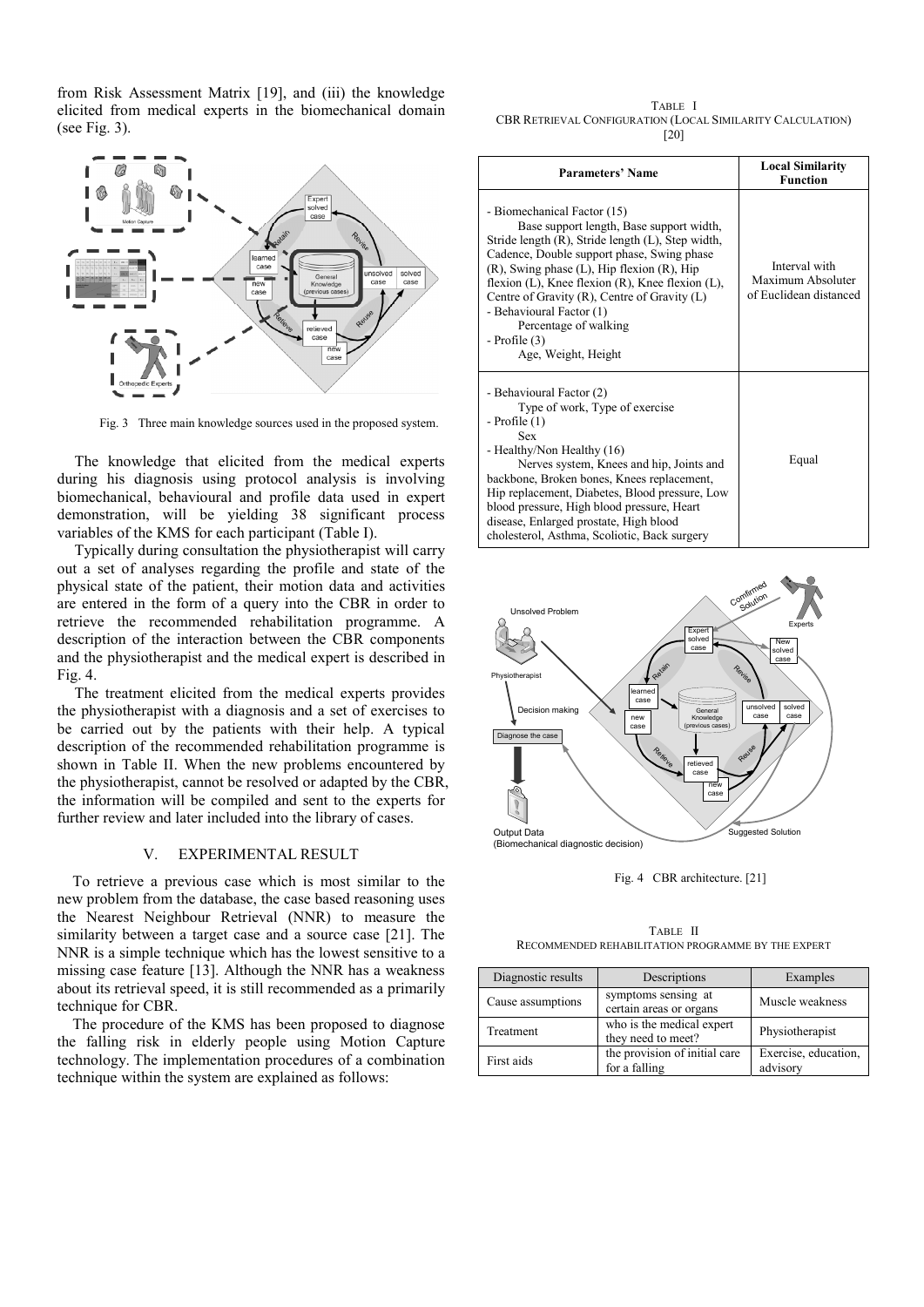The CBR approach is adopted to analyse the participant data. This data are imported as input data to the jCOLIBRI2 back end system—by feeding from the web-based system. This jCOLIBRI2 is a reference platform for developing CBR applications using Java programing language [22]. This input data is identified as new incoming problems for CBR. The CBR retrieves a previous case which is the most similar to the new problem from the database (case base) using NNR calculation. The KMS then finalizes the diagnostic result for the individual in order to give supported information to physiotherapist. Therefore, the physiotherapist can then use the analysis to diagnose recommended procedures and appropriate treatment.

Due to the limitation of the sample data fed to CBR, this study uses Precision, Recall and F-measure indices, which are three most widely used methods in Information Retrieval [23], to evaluate the CBR performance. Although the precision (P) is the fraction of retrieved documents that are relevant, it can be seen as a measure of exactness or quality (Fig. 5). Whereas recall (R) is a measure of completeness or quantity which can be calculated as the fraction of relevant documents that are retrieved.



Fig. 5 Precision and Recall

Therefore, this study evaluates the prototype system based on 1) Assumption Attribute category of the cases, and 2) Assumption Attribute category of the cases with  $K_{NNR}$ =3 (see Table III).

TABLE III EVALUATION RESULT BASED ON ASSUMPTION

|                                       | Results   |        |           |
|---------------------------------------|-----------|--------|-----------|
| Assumption                            | Precision | Recall | F-measure |
| Attribute category                    | 0.5869    | 0.5869 | 0.5869    |
| Attribute category with $K_{NNR} = 3$ | 0.8095    | 0.1972 | 0.2997    |

Although the result interpretations of high in precision means more relevant results are returned by the prototype system than the irrelevant results, high in recall means most of the relevant results are returned by the system [24], and high in F-measure means there are reasonably high value in both precision and recall [25], this study evaluated the performance of the prototype system with a restricted numbers of sample participants. Therefore, the average performance results of the system were shown only 58.69% of precision, recall and F-measure when evaluated with the Assumption Attribute category criteria using  $K_{NNR}$ =No. of each category members. The performance of the system was improved to be 80.95% of precision when evaluated with the Assumption Attribute category criteria using  $K_{NNR}=3$ . As a result, using too small number of retrieved cases for evaluation leads the performance of recall and F-measure were reduced to be 19.72% and 29.97%, respectively.

In order to complete the procedure of knowledge anagement, the End-User Computing Satisfaction management, the End-User Computing Satisfaction Instrument (EUCS) [26] is used to evaluate two groups of users; 1) medical experts, 2) clinician and physiotherapists by using structured interview and questionnaire. This KMS-EUCS emphasises on an evaluating the system about the content, accuracy, format, ease of use, timeliness, personalisation, community of practice (CoP), and overall satisfaction. The usage of prototype system based on the discussed criteria in questionnaire is scored and showed in Table IV.

This questionnaire contains the score range from one to five marks for each topic. In Table IV, the average satisfaction showed the highest score at 90.60% from the physiotherapists and clinicians. The comparison in each scenario can be shown in Fig. 6. Both of the user groups were mostly satisfied with the community of practice scenario at 97.50%. Therefore, the prototype system was a success to drive the KM environment among the users by acquiring the medical knowledge from the medical expert and disseminating it to the physiotherapist and clinicians. However, the satisfaction about accuracy scored by the domain expert was the lowest. Most sample data will increase the reliability of the prototype system which can be tested in a further study. In other word, the mechanism of the system was very good in performance, but there was just only lack of case base size that reduced the reliability of the system which could be collected into the database in the future.

TABLE IV RESULTS OF USERS' SATISFACTION

| Scenario                       | <b>Scores</b>  |                                 |  |
|--------------------------------|----------------|---------------------------------|--|
|                                | Domain Experts | Physiotherapists and Clinicians |  |
| Content                        | 3.5000         | 4.5000                          |  |
| Accuracy                       | 3.0000         | 4.7500                          |  |
| Format                         | 3.7500         | 4.3750                          |  |
| Ease of use                    | 4.0000         | 4.3750                          |  |
| <b>Timeliness</b>              | 3.5000         | 4.6250                          |  |
| Personality                    | 5.0000         | 4.2500                          |  |
| Community of<br>Practice (CoP) | 5.0000         | 4.7500                          |  |
| Overall                        | 4.6000         | 4.6500                          |  |
| Average                        | 4.0437         | 4.5343                          |  |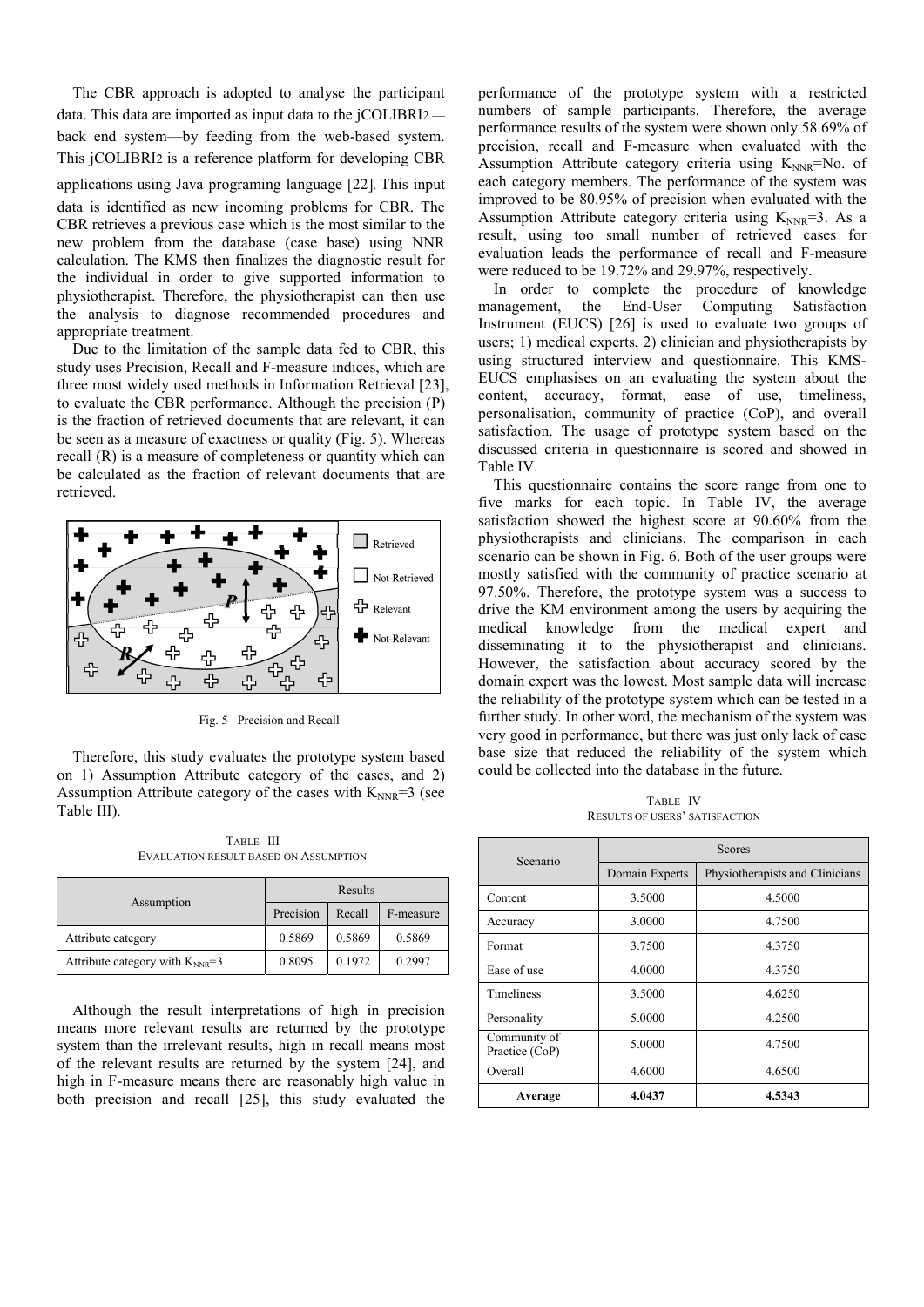

Fig. 6 Comparison graph of users' satisfaction

#### VI. CONCLUSIONS

This proposed system was designed to assist physiotherapists to make a diagnostic decision using medical expertise and heuristics knowledge provided by medical experts. The idea is to combine KMS technique and motion capture system together as a decision support system. This DSS is created by the application of case based. This system includes all the diagnostic processes in one system. The diagnosis information being derived from the process of screening system provides the result for physiotherapists. They can determine serious falling risks that the elderly are likely to have and provide necessary guidelines for medical treatment.

According to the KMS performance, the Assumption Attribute category criteria with  $K_{NNR}$ =No. of each category members result in a fair performance with 58.69% of precision, recall and F-measure. However, when the Assumption Attribute category criteria with  $K_{NNR}=3$  is applied, it performs a better performance with 80.95% of precision, but the scores of recall and F-measure are reduced to be 19.72% and 29.97%, respectively, due to the small value of retrieving case index  $(K_{NNR})$ .

Owing to the knowledge management system evaluation, the practitioners give good responses when receiving the expert's knowledge as shown in Table IV. This conveys a positive usage of knowledge representation. The adaptation of CBR enhances the mechanism of knowledge management because it is an effective tool for eliciting the knowledge from the medical expert and then disseminates the useful knowledge to the practitioners, physiotherapists, for example they can use the knowledge to support their decision before providing the appropriate treatment programme to their patients.

The result of KMS-EUCS shows that there is a high satisfaction from the users. The community of practice scenario particularly showed 97.50% of satisfaction. This can confirm the successful of KMS approach within the falling risk screening procedure.

Though the current database includes a limited set of cases, the feedbacks from the physiotherapists are very positive and helpful. The experimental study can be extended to involve more patients and allow experienced physiotherapists to share their experience through the knowledge management system. This can also be eventually used as a training system for the physiotherapist students.

### ACKNOWLEDGMENT

This study has been conducted with the College of Art Media and Technology at Chiang Mai University, Thailand in collaboration with the Faculty of Associated Medical Sciences, Chiang Mai University, Thailand. The research is granted by Mae Fah Luang University on behalf of Office of the Higher Education Commission, Thailand.

### **REFERENCES**

- [1] Bordoloi, P., and Islam, N. (2012). Knowledge Management Practices and Healthcare Delivery: A Contingency Framework. *The Electronic Journal of Knowledge Management, 10* (2), 110- 120.
- [2] Chakpitak, N. (2009). *Knowledge Management Theory*. Bangkok: College of Arts, Media and Technology, Chiang Mai University. (In Thai)
- [3] Watson, I. (2001). Case-Based Reasoning and Knowledge Management: a Perfect Match?. *14th Int. FLAIRS Conference*, 118-123.
- [4] Khankasikam, K. (2010). *Knowledge Management System for Thai Metadata Extraction by Using Case-Based Reasoning*. Unpublished manuscript, Doctor Thesis, Graduate School, Chiang Mai University.
- [5] Kang, S. H., and Lau, S. K. (2002). Intelligent Knowledge Acquisition with Case -Based Reasoning Techniques. *Proceeding of Australasian Conference on Information*
- [6] Mansar, S. L., Marir, F., and Reijers, H. A. (2003). Case-Based Reasoning as a Technique for Knowledge Management in Business Process Redesign. *The Electronic Journal on Knowledge Management, 1*(2), 113-124.
- [7] Althoff, K., and Weber, R. O. (2006). Knowlwdge management in case-based reasoning. *The Knowledge Engineering Review, 20*(3), 305-310.
- [8] Gronau, N., and Laskowski, F. (2002). Integrating CBR Functionality into a KM System: The TO\_KNOW Approach. *International Conference on Information and Knowledge Engineering (IKE'02)*, 513-519.
- [9] Dubitzky, W., Buchner, A. G., and Azuaje, F. J. (1999). Viewing Knowledge Management as a Case-Based Reasoning Application. *AAAI Technical Report WS-99-10*, 1-5.
- [10] Boisot, M. (1998). *Knowledge Assets, Securing Competitive Advantage in the Information Economy*. Oxford, UK: Oxford University Press.
- [11] Bergmann, R., and Schaaf, M. (2003). On the Relations between Structural Case-Based Reasoning and Ontology-based Knowledge Management. *Wissensmanagement 2003*, 279-286.
- [12] Wang, S. L., and Hsu, S. H. (2004). A Web-based CBR knowledge management system for PC troubleshooting. *International Journal of Advanced Manufacturing Technology, 23*(7-8), 532-540.
- [13] Watson, I. (1997). *Applying Case-Based Reasoning: Techniques for Enterprise Systems*. California, USA: Morgan Kaufmann Publishers.
- [14] Watson, I. (2003). *Applying Knowledge Management: Techniques For Building Corporate Memories*. California: Morgan Kaufmann.